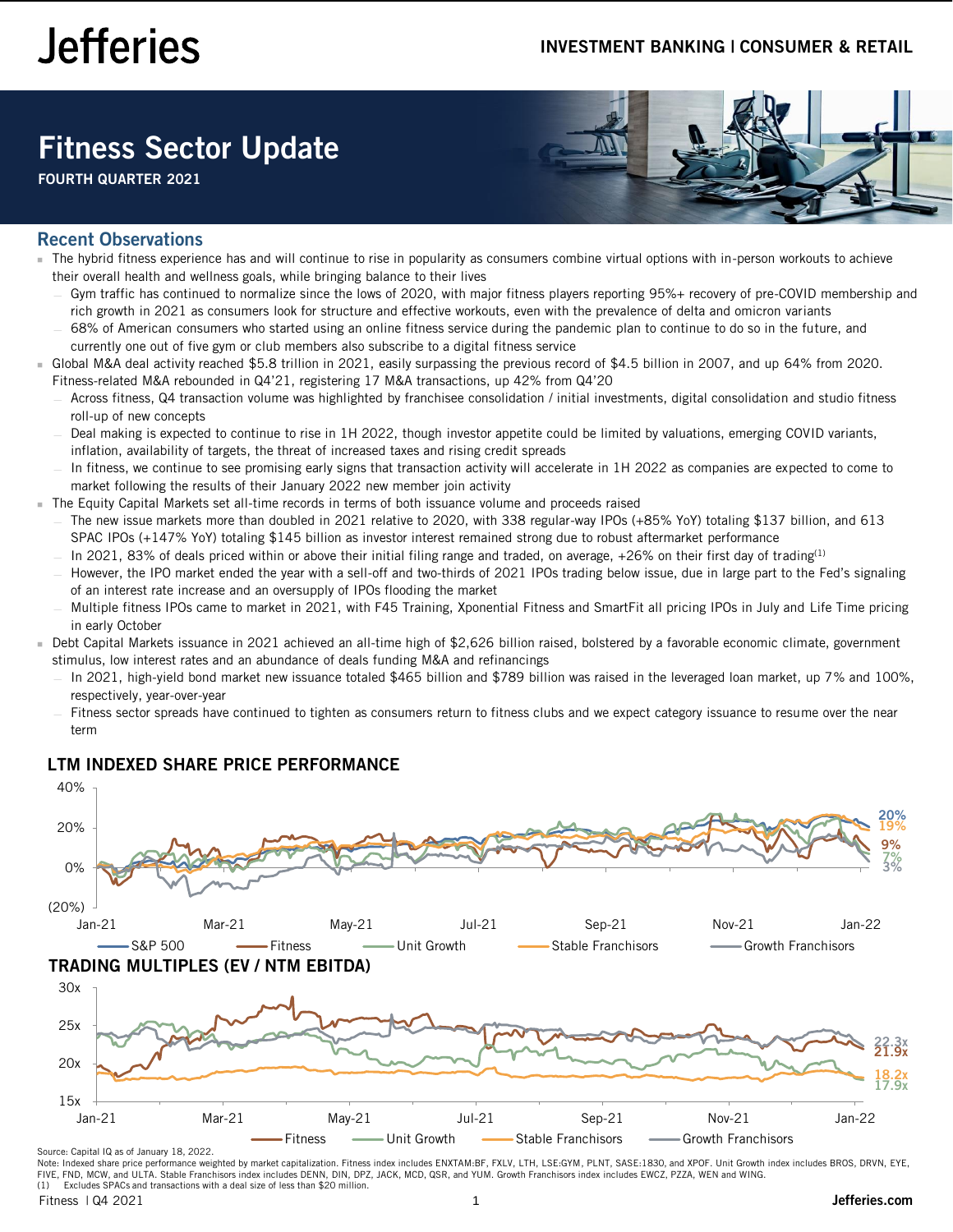## SELECTED PUBLIC MARKET COMPARABLES

(USD\$ in millions, except per share data)

|                                              | 1/18/22  | % of 52-       | Equity    | <b>Enterprise</b> | EVI     | EV / EBITDA |           | P/E       |           | PEG       | LT EPS   |          |        |
|----------------------------------------------|----------|----------------|-----------|-------------------|---------|-------------|-----------|-----------|-----------|-----------|----------|----------|--------|
|                                              | Price    | <b>Wk High</b> | Value     | Value             | Revenue | 2021 (E)    | 2022 (E)  | 2023 (E)  | 2022 (E)  | 2023 (E)  | 2022 (E) | 2023 (E) | Growth |
| Fitness                                      |          |                |           |                   |         |             |           |           |           |           |          |          |        |
| Planet Fitness, Inc.                         | \$84.42  | 85%            | \$7,310   | \$8,613           | 17.9x   | 38.6x       | 25.4x     | 21.5x     | 49.6x     | 38.5x     | 0.41     | 0.31     | 122.3% |
| Life Time Group Holdings, Inc.               | 16.68    | 71%            | 3.220     | 5.705             | 4.8x    | 72.5x       | 13.9x     | 10.4x     | <b>NM</b> | 35.0x     | N/A      | N/A      | N/A    |
| Basic-Fit N.V.                               | 47.64    | 85%            | 3.144     | 3.609             | 12.3x   | 65.9x       | 13.8x     | 9.6x      | <b>NM</b> | 46.2x     | N/A      | N/A      | NA     |
| Smartfit Escola de Ginástica e Dança S.A.    | 2.62     | 44%            | 1,539     | 1.775             | 6.2x    | <b>NM</b>   | 14.6x     | 7.1x      | <b>NM</b> | 20.3x     | N/A      | 0.81     | 25.0%  |
| Leejam Sports Company                        | 29.85    | 96%            | 1,564     | 1,599             | 7.1x    | 14.4x       | 10.8x     | 9.0x      | 24.2x     | 16.5x     | N/A      | N/A      | N/A    |
| F45 Training Holdings Inc.                   | 11.77    | 66%            | 1,066     | 1.026             | 11.4x   | 20.2x       | 10.6x     | 7.8x      | 16.1x     | 11.7x     | N/A      | N/A      | N/A    |
| Xponential Fitness, Inc.                     | 13.68    | 55%            | 842       | 913               | 6.8x    | 35.1x       | 13.3x     | 10.5x     | 14.4x     | 5.6x      | 0.21     | 0.08     | 67.3%  |
| The Gym Group plc                            | 3.54     | 82%            | 629       | 708               | 7.1x    | 78.7x       | 10.3x     | 7.8x      | 66.6x     | 29.8x     | N/A      | N/A      | N/A    |
| Sats ASA                                     | 2.27     | 78%            | 389       | 620               | 1.8x    | 6.4x        | 6.4x      | 5.4x      | 22.9x     | 12.4x     | N/A      | N/A      | N/A    |
| Actic Group AB (publ)                        | 1.26     | 57%            | 20        | 66                | 0.9x    | <b>NM</b>   | <b>NM</b> | <b>NM</b> | <b>NM</b> | <b>NM</b> | N/A      | N/A      | N/A    |
|                                              |          |                |           | Mean:             | 7.6x    | 41.5x       | 13.2x     | 9.9x      | 32.3x     | 24.0x     | 0.31     | 0.40     | 71.5%  |
|                                              |          |                |           | Median:           | 6.9x    | 36.8x       | 13.3x     | 9.0x      | 23.5x     | 20.3x     | 0.31     | 0.31     | 67.3%  |
| <b>Unit Growth</b>                           |          |                |           |                   |         |             |           |           |           |           |          |          |        |
| Ulta Beauty, Inc.                            | \$372.97 | 88%            | \$20.185  | \$19,580          | 2.4x    | 12.8x       | 12.5x     | 11.6x     | 20.9x     | 18.8x     | 0.43     | 0.38     | 49.1%  |
| Floor & Decor Holdings, Inc.                 | 103.11   | 71%            | 10,888    | 10,755            | 3.3x    | 22.4x       | 18.9x     | 14.6x     | 36.0x     | 27.8x     | 1.12     | 0.86     | 32.2%  |
| Five Below, Inc.                             | 171.18   | 72%            | 9,590     | 9,279             | 3.4x    | 19.9x       | 17.2x     | 14.4x     | 29.2x     | 24.4x     | 0.83     | 0.69     | 35.2%  |
| Dutch Bros Inc.                              | 43.87    | 54%            | 7,161     | 7.362             | 16.4x   | 92.8x       | 64.8x     | 45.7x     | 86.0x     | 51.7x     | 2.27     | 1.36     | 37.9%  |
| Driven Brands Holdings Inc.                  | 31.75    | 89%            | 5.314     | 6.896             | 5.1x    | 19.3x       | 16.2x     | 14.4x     | 31.4x     | 26.5x     | 0.64     | 0.54     | 48.7%  |
| Mister Car Wash, Inc.                        | 16.69    | 68%            | 4.963     | 5.846             | 8.0x    | 23.3x       | 20.9x     | 18.8x     | 35.8x     | 31.9x     | 0.66     | 0.59     | 54.1%  |
| National Vision Holdings, Inc.               | 38.03    | 58%            | 3,145     | 3,333             | 1.6x    | 11.8x       | 11.7x     | 10.8x     | 28.7x     | 25.2x     | 1.30     | 1.14     | 22.2%  |
|                                              |          |                |           | Mean:             | 5.8x    | 28.9x       | 23.2x     | 18.6x     | 38.3x     | 29.5x     | 1.03     | 0.80     | 39.9%  |
|                                              |          |                |           | Median:           | 3.4x    | 19.9x       | 17.2x     | 14.4x     | 31.4x     | 26.5x     | 0.83     | 0.69     | 37.9%  |
| Stable Franchisors (LTGR < ~15.0% per annum) |          |                |           |                   |         |             |           |           |           |           |          |          |        |
| McDonald's Corporation                       | \$256.48 | 95%            | \$191,654 | \$222,474         | 9.9x    | 18.3x       | 17.3x     | 16.3x     | 25.2x     | 23.2x     | 1.65     | 1.52     | 15.2%  |
| Yum! Brands, Inc.                            | 126.38   | 90%            | 37,046    | 47,419            | 7.4x    | 20.3x       | 18.9x     | 17.6x     | 25.4x     | 22.8x     | 1.89     | 1.70     | 13.5%  |
| Restaurant Brands International Inc.         | 56.50    | 79%            | 17.802    | 30.706            | 5.5x    | 13.7x       | 12.6x     | 11.8x     | 18.7x     | 16.9x     | 1.49     | 1.35     | 12.5%  |
| Domino's Pizza, Inc.                         | 466.46   | 82%            | 16,973    | 21,747            | 5.0x    | 24.6x       | 22.7x     | 20.8x     | 30.4x     | 26.9x     | 2.43     | 2.15     | 12.5%  |
| Jack in the Box Inc.                         | 88.42    | 71%            | 1,858     | 3,077             | 2.7x    | 9.6x        | 10.0x     | 9.6x      | 12.7x     | 11.2x     | 1.27     | 1.12     | 10.0%  |
| Dine Brands Global, Inc.                     | 69.49    | 69%            | 1.196     | 2,276             | 2.6x    | 9.1x        | 8.5x      | 8.3x      | 9.8x      | 10.2x     | N/A      | N/A      | N/A    |
| Denny's Corporation                          | 15.45    | 77%            | 979       | 1.195             | 3.2x    | 14.2x       | 12.0x     | 11.3x     | 20.6x     | 18.2x     | N/A      | N/A      | N/A    |
|                                              |          |                |           | Mean:             | 5.2x    | 15.7x       | 14.6x     | 13.7x     | 20.4x     | 18.5x     | 1.75     | 1.57     | 12.7%  |
|                                              |          |                |           | Median:           | 5.0x    | 14.2x       | 12.6x     | 11.8x     | 20.6x     | 18.2x     | 1.65     | 1.52     | 12.5%  |
| Growth Franchisors (LTGR > ~15.0% per annum) |          |                |           |                   |         |             |           |           |           |           |          |          |        |
| The Wendy's Company                          | \$22.91  | 78%            | \$5,055   | \$7,421           | 4.9x    | 15.9x       | 15.1x     | 13.9x     | 25.7x     | 21.4x     | 1.48     | 1.23     | 17.4%  |
| Wingstop Inc.                                | 145.19   | 77%            | 4.330     | 4.749             | 17.3x   | 54.2x       | 45.0x     | 37.9x     | 77.6x     | 63.7x     | 3.07     | 2.52     | 25.3%  |
| Papa John's International, Inc.              | 118.55   | 84%            | 4,311     | 4,665             | 2.3x    | 20.5x       | 19.0x     | 17.5x     | 32.3x     | 28.4x     | 1.67     | 1.47     | 19.3%  |
| European Wax Center, Inc.                    | 22.18    | 64%            | 766       | 1.761             | 10.8x   | 27.8x       | 25.1x     | 21.5x     | 40.7x     | 34.0x     | N/A      | N/A      | N/A    |
|                                              |          |                |           | Mean:             | 8.8x    | 29.6x       | 26.1x     | 22.7x     | 44.1x     | 36.9x     | 2.07     | 1.74     | 20.6%  |
|                                              |          |                |           | Median:           | 7.9x    | 24.2x       | 22.0x     | 19.5x     | 36.5x     | 31.2x     | 1.67     | 1.47     | 19.3%  |
| <b>Connected Fitness</b>                     |          |                |           |                   |         |             |           |           |           |           |          |          |        |
| Peloton Interactive, Inc.                    | \$30.23  | 18%            | \$9,982   | \$9,896           | 2.4x    | <b>NM</b>   | <b>NM</b> | 42.8x     | <b>NM</b> | <b>NM</b> | N/A      | N/A      | N/A    |
| Technogym S.p.A.                             | 9.02     | 66%            | 1.816     | 1.709             | 2.6x    | 12.7x       | 10.3x     | 8.7x      | 21.0x     | 17.2x     | N/A      | N/A      | N/A    |
| The Beachbody Company, Inc.                  | 1.86     | 10%            | 576       | 364               | 0.4x    | <b>NM</b>   | <b>NM</b> | $N$ M     | <b>NM</b> | $N$ M     | N/A      | N/A      | N/A    |
|                                              |          |                |           | Mean:             | 1.8x    | 12.7x       | 10.3x     | 25.7x     | 21.0x     | 17.2x     | N/A      | N/A      | N/A    |
|                                              |          |                |           | Median:           | 2.4x    | 12.7x       | 10.3x     | 25.7x     | 21.0x     | 17.2x     | N/A      | N/A      | N/A    |

## OPERATING STATISTICS

(USD\$ in millions)

|                                              | <b>LTM</b> |                     |               | <b>LTM Margin %</b> |               | <b>Sales Growth</b> |           | <b>EBITDA Growth</b> |         | <b>Balance Sheet</b> |                |           |
|----------------------------------------------|------------|---------------------|---------------|---------------------|---------------|---------------------|-----------|----------------------|---------|----------------------|----------------|-----------|
|                                              | Revenue    | <b>Gross Profit</b> | <b>EBITDA</b> | <b>Gross Profit</b> | <b>EBITDA</b> | 1 Year              | 5 Year    | 1 Year               | 5 Year  | Cash                 | <b>Debt</b>    | Lev.      |
| Fitness                                      |            |                     |               |                     |               |                     |           |                      |         |                      |                |           |
| Planet Fitness, Inc.                         | \$482      | \$295               | \$209         | 61.3%               | 43.5%         | 32.6%               | 5.0%      | 77.5%                | 7.5%    | \$527                | \$1.761        | 8.4x      |
| Life Time Group Holdings, Inc.               | 1.186      | 416                 | 20            | 35.1%               | 1.7%          | 24.6%               | N/A       | N/A                  | N/A     | 45                   | 107            | 5.4x      |
| Basic-Fit N.V.                               | 293        | 206                 | (131)         | 70.2%               | (44.7%)       | (36.4%)             | 1.4%      | N/A                  | N/A     | 246                  | 711            | N/A       |
| Smartfit Escola de Ginástica e Dança S.A.    | 285        | $\overline{8}$      | (49)          | 2.9%                | (17.1%)       | 17.9%               | 7.7%      | N/A                  | N/A     | 613                  | 516            | N/A       |
| Leejam Sports Company                        | 227        | 84                  | 98            | 37.2%               | 43.0%         | 28.9%               | 4.0%      | 98.6%                | 3.9%    | 72                   | 107            | 1.1x      |
| F45 Training Holdings Inc.                   | 135        | 65                  | 51            | 48.1%               | 37.8%         | 63.4%               | N/A       | N/A                  | N/A     | 53                   | $\overline{0}$ | 0.0x      |
| Xponential Fitness, Inc.                     | 133        | 87                  | 22            | 65.1%               | 16.5%         | 25.2%               | N/A       | 219.8%               | N/A     | 24                   | 95             | 4.3x      |
| The Gym Group plc                            | 100        | 98                  | (23)          | 97.5%               | (23.5%)       | $(8.9\%)$           | 2.0%      | N/A                  | N/A     | $\overline{8}$       | 87             | N/A       |
| Sats ASA                                     | 354        | 188                 | (83)          | 53.1%               | (23.5%)       | (14.1%)             | (0.4%     | N/A                  | N/A     | 17                   | 248            | N/A       |
| Actic Group AB (publ)                        | 72         | 38                  | (3)           | 52.4%               | (4.4%)        | (23.8%)             | (4.7%)    | N/A                  | N/A     | 5                    | 51             | <b>NM</b> |
|                                              |            |                     | Mean:         | 52.3%               | 2.9%          | 11.0%               | 2.1%      | 132.0%               | 5.7%    |                      |                | 3.8x      |
|                                              |            |                     | Median:       | 52.8%               | (1.3%)        | 21.2%               | 2.0%      | 98.6%                | 5.7%    |                      |                | 4.3x      |
|                                              |            |                     |               |                     |               |                     |           |                      |         |                      |                |           |
| <b>Unit Growth</b>                           |            |                     |               |                     |               |                     |           |                      |         |                      |                |           |
| Ulta Beauty, Inc.                            | \$8,100    | \$3,498             | \$1,551       | 43.2%               | 19.1%         | 29.4%               | 12.3%     | 144.0%               | 14.2%   | \$605                | \$0            | 0.0x      |
| Floor & Decor Holdings, Inc.                 | 3.243      | 1.400               | 459           | 43.2%               | 14.1%         | 33.7%               | 25.3%     | 49.8%                | 33.5%   | 330                  | 197            | 0.4x      |
| Five Below, Inc.                             | 2.711      | 974                 | 443           | 36.0%               | 16.3%         | 51.4%               | 23.6%     | 126.8%               | 28.2%   | 311                  | $\overline{0}$ | 0.0x      |
| Dutch Bros Inc.                              | 490        | 144                 | 79            | 29.3%               | 16.1%         | 49.8%               | N/A       | 201.9%               | N/A     | 26                   | 112            | 1.4x      |
| Driven Brands Holdings Inc.                  | 1,364      | 601                 | 315           | 44.0%               | 23.1%         | 50.8%               | N/A       | 74.1%                | N/A     | 115                  | 1,696          | 5.4x      |
| Mister Car Wash, Inc.                        | 222<br>729 |                     | 53            | 30.5%               | 7.3%          | 26.8%               | N/A       | (81.5%)              | N/A     | 33                   | 917            | 17.3x     |
| National Vision Holdings, Inc.               | 2.098      | 1.188               | 312           | 56.6%               | 14.9%         | 22.6%               | 11.9%     | 52.9%                | 20.0%   | 439                  | 627            | 2.0x      |
|                                              |            |                     | Mean:         | 40.4%               | 15.8%         | 37.8%               | 18.3%     | 81.1%                | 24.0%   |                      |                | 3.8x      |
|                                              |            |                     | Median:       | 43.2%               | 16.1%         | 33.7%               | 17.9%     | 74.1%                | 24.1%   |                      |                | 1.4x      |
| Stable Franchisors (LTGR < ~15.0% per annum) |            |                     |               |                     |               |                     |           |                      |         |                      |                |           |
| McDonald's Corporation                       | \$22,528   | \$12,099            | \$11,223      | 53.7%               | 49.8%         | 17.5%               | $(2.1\%)$ | 26.5%                | 3.7%    | \$4,308              | \$35,128       | 3.1x      |
| Yum! Brands, Inc.                            | 6,437      | 3,116               | 2,274         | 48.4%               | 35.3%         | 13.9%               | 0.3%      | 20.8%                | 3.7%    | 1.001                | 11.374         | 5.0x      |
| Restaurant Brands International Inc.         | 5,551      | 3,160               | 2,067         | 56.9%               | 37.2%         | 11.7%               | 6.0%      | 16.2%                | 2.4%    | 1,773                | 13,085         | 6.3x      |
| Domino's Pizza, Inc.                         | 4,371      | 1,228               | 850           | 28.1%               | 19.4%         | 6.2%                | 12.1%     | 10.7%                | 12.0%   | 295                  | 5,070          | 6.0x      |
| Jack in the Box Inc.                         | 1.144      | 411                 | 330           | 35.9%               | 28.8%         | 8.7%                | (0.3%     | 11.1%                | 4.2%    | 55                   | 1.274          | 3.9x      |
| Dine Brands Global, Inc.                     | 863        | 346                 | 225           | 40.1%               | 26.1%         | 25.5%               | 2.0%      | 58.4%                | (2.5%)  | 304                  | 1,383          | 6.1x      |
| Denny's Corporation                          | 371        | 151                 | 55            | 40.7%               | 14.9%         | 28.4%               | $(6.1\%)$ | 125.6%               | (10.5%) | 12                   | 228            | 4.1x      |
|                                              |            |                     | Mean:         | 43.4%               | 30.2%         | 16.0%               | 1.7%      | 38.5%                | 1.9%    |                      |                | 4.9x      |
|                                              |            |                     | Median:       | 40.7%               | 28.8%         | 13.9%               | 0.3%      | 20.8%                | 3.7%    |                      |                | 5.0x      |
| Growth Franchisors (LTGR > ~15.0% per annum) |            |                     |               |                     |               |                     |           |                      |         |                      |                |           |
| The Wendy's Company                          | \$1,516    | \$726               | \$474         | 47.9%               | 31.2%         | 8.3%                | 1.1%      | 13.6%                | 4.3%    | \$572                | \$2,938        | 6.2x      |
| Wingstop Inc.                                | 274        | 146                 | 77            | 53.2%               | 28.0%         | 10.0%               | 21.5%     | 18.6%                | 20.9%   | 50                   | 469            | 6.1x      |
| Papa John's International, Inc.              | 2,009      | 632                 | 214           | 31.5%               | 10.7%         | 10.4%               | 1.5%      | 46.8%                | 1.9%    | 106                  | 437            | 2.0x      |
| European Wax Center, Inc.                    | 163        | 121                 | 39            | 74.2%               | 24.2%         | 58.6%               | N/A       | 126.3%               | N/A     | 25                   | 179            | 4.5x      |
|                                              |            |                     | Mean:         | 51.7%               | 23.5%         | 21.8%               | 8.0%      | 51.3%                | 9.0%    |                      |                | 4.7x      |
|                                              |            |                     | Median:       | 50.5%               | 26.1%         | 10.2%               | 1.5%      | 32.7%                | 4.3%    |                      |                | 5.3x      |
|                                              |            |                     |               |                     |               |                     |           |                      |         |                      |                |           |
| <b>Connected Fitness</b>                     |            |                     |               |                     |               |                     |           |                      |         |                      |                |           |
| Peloton Interactive, Inc.                    | \$4,069    | \$1,386             | ( \$456)      | 34.1%               | (11.2%)       | 37.7%               | N/A       | N/A                  | N/A     | \$924                | \$838          | N/A       |
| Technogym S.p.A.                             | 668        | 303                 | 108           | 45.3%               | 16.2%         | $(5.5\%)$           | 1.0%      | (22.3%)              | 2.5%    | 241                  | 158            | 1.5x      |
| The Beachbody Company, Inc.                  | 882        | 601                 | (68)          | 68.2%               | (7.7%         | 2.1%                | N/A       | N/A                  | N/A     | 212                  | $\Omega$       | N/A       |
|                                              |            |                     | Mean:         | 49.2%               | (0.9%         | 11.5%               | 1.0%      | (22.3%)              | 2.5%    |                      |                | 1.5x      |
|                                              |            |                     | Median:       | 45.3%               | (7.7%         | 2.1%                | 1.0%      | (22.3%)              | 2.5%    |                      |                | 1.5x      |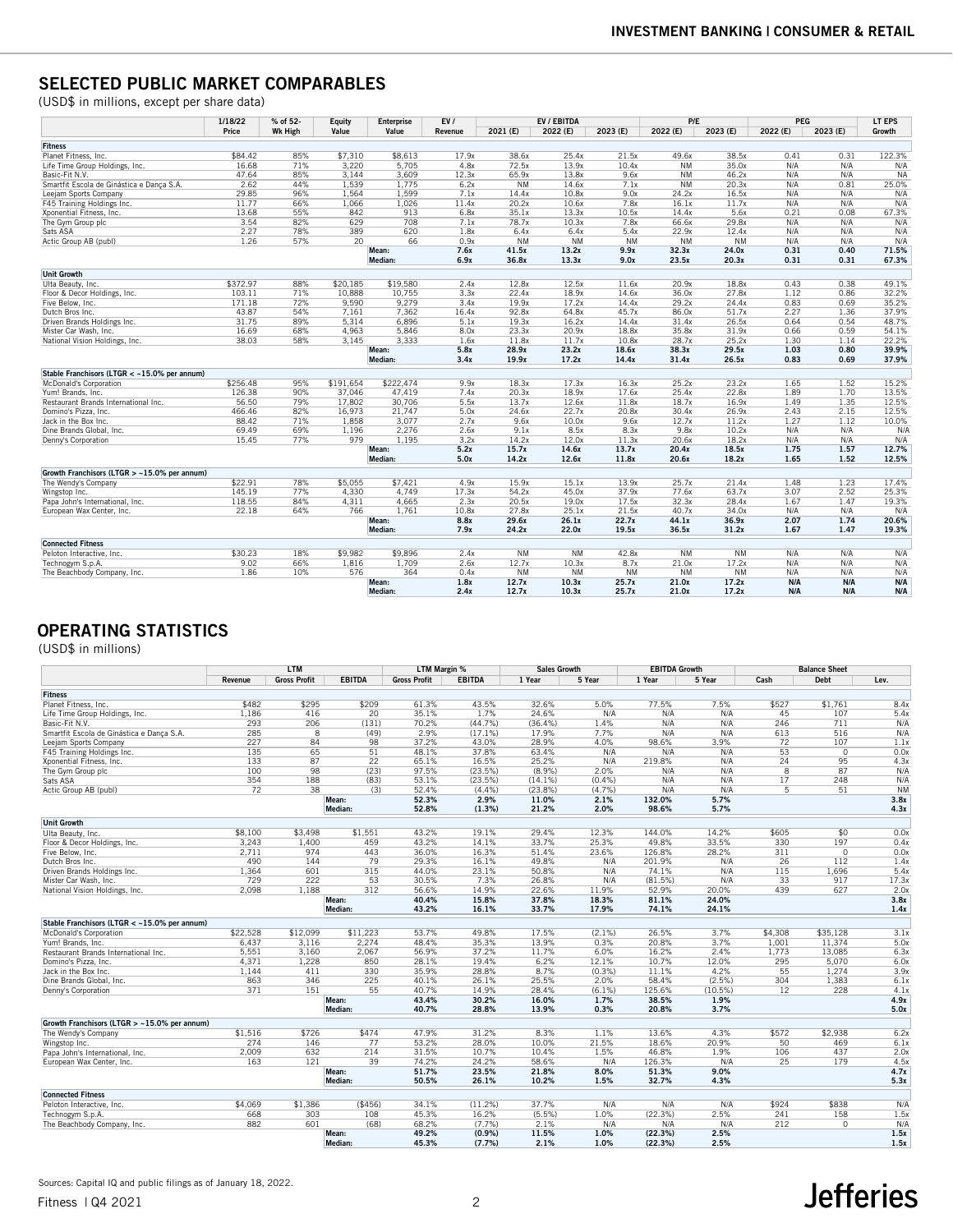## SELECTED RECENT MERGERS & ACQUISITIONS

(\$Millions)

|                    |                                                       |                                                                             | <b>Enterprise</b> | <b>LTM Valuation</b> |             |
|--------------------|-------------------------------------------------------|-----------------------------------------------------------------------------|-------------------|----------------------|-------------|
| Announced Acquiror |                                                       | <b>Target</b>                                                               | Value             | EV / Rev.            | EV / EBITDA |
| $Jan-22$           | Grand Fitness (HGGC / Monogram)                       | Asbell (Planet Fitness Franchisee)                                          | Conf.             | N/A                  | Conf.       |
| Jan-22             | <b>Planet Fitness</b>                                 | Sunshine Fitness (Planet Fitness Franchsiee)                                | Conf.             | Conf.                | Conf.       |
| $Jan-22$           | BGF / Vin Murria                                      | Myzone                                                                      | <b>ND</b>         | N/A                  | N/A         |
| $Jan-22$           | American Pacific Group                                | Gym Launch and Prestige Labs                                                | <b>ND</b>         | N/A                  | N/A         |
| Jan-22             | Genesis Health Clubs                                  | Various One Life Fitness Locations                                          | <b>ND</b>         | N/A                  | N/A         |
| $Dec-21$           | Life Time Fitness                                     | <b>Craig Ranch Fitness</b>                                                  | <b>ND</b>         | N/A                  | N/A         |
| $Dec-21$           | Gympass                                               | Trainiac                                                                    | <b>ND</b>         | N/A                  | N/A         |
| $Dec-21$           | KKR (Minority Investment)                             | Pure Gym                                                                    | <b>ND</b>         | N/A                  | N/A         |
| $Dec-21$           | L5 Fitness (Level 5 Capital Partners)                 | Various Orangetheory Fitness (112 studios)                                  | <b>ND</b>         | N/A                  | N/A         |
| $Dec-21$           | National Fitness Partners (Planet Fitness Franchisee) | 7 East Coast Planet Fitness Locations (PF Chesapeake)                       | <b>ND</b>         | N/A                  | N/A         |
| Nov-21             | New York Sports Clubs                                 | Kettlebell Concepts                                                         | <b>ND</b>         | N/A                  | N/A         |
| Nov-21             | HGGC / Monogram Capital Partners                      | Grand Fitness Partners (f.k.a. PF Atlantic) (Planet Fitness Franchisee)     | <b>ND</b>         | N/A                  | N/A         |
| Nov-21             | Princeton Equity Group                                | D1 Training                                                                 | <b>ND</b>         | N/A                  | N/A         |
| Nov-21             | F45 Training                                          | Vive Active                                                                 | <b>ND</b>         | N/A                  | N/A         |
| Nov-21             | Johnson Fitness and Wellness                          | Gym Source                                                                  | <b>ND</b>         | N/A                  | N/A         |
| Nov-21             | FTV Capital                                           | Vargo                                                                       | <b>ND</b>         | N/A                  | N/A         |
| Oct-21             | MaxOne                                                | Own It Tech                                                                 | <b>ND</b>         | N/A                  | N/A         |
| Oct-21             | <b>TowerBrook Capital Partners</b>                    | ECP-PF Holdings (Planet Fitness Franchisee)                                 | Conf.             | N/A                  | Conf.       |
| Oct-21             | PEAR Sports (Life Fitness / KPS)                      | aaptiv                                                                      | <b>ND</b>         | N/A                  | N/A         |
| Oct-21             | Mindbody (Vista Equity)                               | ClassPass                                                                   | <b>ND</b>         | N/A                  | N/A         |
| Oct-21             | <b>Xponential Fitness</b>                             | <b>Body Fit Training</b>                                                    | \$44              | Conf.                | Conf.       |
| Oct-21             | Investor Group (Mark Mastrov and Jim Rowley)          | Frame Fitness                                                               | <b>ND</b>         | N/A                  | N/A         |
| Sep-21             | <b>Investor Group</b>                                 | Fittr                                                                       | <b>ND</b>         | N/A                  | N/A         |
| Sep-21             | Investor Group                                        | Hydrow (LCatterton)                                                         | <b>ND</b>         | N/A                  | N/A         |
| $Sep-21$           | Empire Portfolio Group (Revelstoke Capital Partners)  | Various Orangetheory Fitness (11 studios)                                   | <b>ND</b>         | N/A                  | N/A         |
| Sep-21             | <b>Mayfair Equity Partners</b>                        | EGYM                                                                        | <b>ND</b>         | N/A                  | N/A         |
| Sep-21             | <b>WHOOP</b>                                          | <b>PUSH</b>                                                                 | <b>ND</b>         | N/A                  | N/A         |
| Aug-21             | Empire Portfolio Group (Revelstoke)                   | Various N. and S. Carolina Orangetheory Locations (Orangetheory franchisee) | <b>ND</b>         | N/A                  | N/A         |
| Aug-21             | Torch Fitness by Valet Living (GI Partners)           | Nfinite Pursuit                                                             | <b>ND</b>         | N/A                  | N/A         |
|                    |                                                       |                                                                             | Mean:             | 3.5x                 | 17.7x       |
|                    |                                                       |                                                                             | Median:           | 3.9x                 | 12.0x       |

## SAME STORE SALES

|                                           |                  |              |              |              |              |              | <b>Calendar Year Quarter</b> |                   |                 |              |              |              |               |
|-------------------------------------------|------------------|--------------|--------------|--------------|--------------|--------------|------------------------------|-------------------|-----------------|--------------|--------------|--------------|---------------|
| <b>Fitness</b>                            |                  | Q4'18        | Q1'19        | Q2'19        | Q3'19        | Q4'19        | Q1'20                        | Q2'20             | Q3'20           | Q4'20        | Q1'21        | Q2'21        | Q3'21         |
| <b>Planet Fitness</b>                     |                  | 10.1%        | 10.2%        | 8.8%         | 7.9%         | 8.6%         | 9.8%                         | N/A               | $(5.6\%)$       | (10.6%)      | (14.9%)      | N/A          | 7.2%          |
| Basic-Fit                                 |                  | N/A          | N/A          | N/A          | N/A          | N/A          | N/A                          | N/A               | N/A             | N/A          | N/A          | N/A          | N/A           |
| Smartfit Escola de Ginástica e Dança S.A. |                  | N/A          | N/A          | N/A          | N/A          | N/A          | N/A                          | N/A               | N/A             | N/A          | N/A          | N/A          | N/A           |
| F45 Training Holdings Inc.                |                  | N/A          | N/A          | N/A          | N/A          | N/A          | 3.0%                         | $(65.0\%)$        | (33.8%)         | N/A          | (21.2%)      | 126.0%       | 6.0%          |
| Leejam Sports Company                     |                  | N/A          | N/A          | N/A          | N/A          | N/A          | N/A                          | N/A               | N/A             | N/A          | N/A          | N/A          | N/A           |
| Life Time Group Holdings, Inc.            |                  | N/A          | 1.9%         | 2.4%         | 3.3%         | 3.2%         | (15.1%)                      | (84.2%)           | $(55.0\%)$      | (52.2%)      | $(39.4\%)$   | 295.1%       | 58.7%         |
| The Gym Group plc                         |                  | N/A          | N/A          | N/A          | N/A          | N/A          | N/A                          | N/A               | N/A             | N/A          | N/A          | N/A          | N/A           |
| Sats ASA                                  |                  | N/A          | N/A          | N/A          | N/A          | N/A          | N/A                          | N/A               | N/A             | N/A          | N/A          | N/A          | N/A           |
| Xponential Fitness, Inc. <sup>1</sup>     |                  | 9.0%         | 7.0%         | 7.0%         | 9.0%         | 10.0%        | 0.0%                         | $(58.0\%)$        | $(40.0\%)$      | $(35.0\%)$   | (24.0%)      | 129.0%       | 65.0%         |
| Actic Group AB                            |                  | N/A          | N/A          | N/A          | N/A          | N/A          | N/A                          | N/A               | N/A             | N/A          | N/A          | N/A          | N/A           |
|                                           | Mean:            | 9.6%         | 6.4%         | 6.1%         | 6.7%         | 7.3%         | $(0.6\%)$                    | (69.1%)           | (33.6%)         | (32.6%)      | (24.9%)      | 183.4%       | 34.2%         |
|                                           | Median:          | 9.6%         | 7.0%         | 7.0%         | 7.9%         | 8.6%         | 1.5%                         | $(65.0\%)$        | (36.9%)         | (35.0%)      | (22.6%)      | 129.0%       | 33.0%         |
| <b>Unit Growth</b>                        |                  | Q4'18        | Q1'19        | Q2'19        | Q3'19        | Q4'19        | Q1'20                        | Q2'20             | Q3'20           | Q4'20        | Q1'21        | Q2'21        | Q3'21         |
| Ulta Beauty                               |                  | 9.4%         | 7.0%         | 6.2%         | 3.2%         | 4.0%         | (35.3%)                      | (26.7%)           | $(8.9\%)$       | (4.8%        | 65.9%        | 56.3%        | 25.8%         |
| Floor & Decor                             |                  | 8.7%         | 3.1%         | 3.0%         | 4.6%         | 5.2%         | 2.4%                         | (20.8%)           | 18.4%           | 21.6%        | 31.1%        | 68.4%        | 10.9%         |
| <b>Five Below</b>                         |                  | 4.4%         | 3.1%         | 1.4%         | 2.9%         | (2.2%)       | (51.8%)                      | (12.2%)           | 12.8%           | 13.8%        | 162.0%       | 39.2%        | 14.8%         |
| Dutch Bros                                |                  | N/A          | N/A          | N/A          | N/A          | N/A          | N/A                          | N/A               | 2.4%            | N/A          | N/A          | N/A          | 7.3%          |
| Driven Brands                             |                  | N/A          | N/A          | N/A          | N/A          | 5.0%         | 2.0%                         | $(19.0\%)$        | $(1.0\%)$       | (3.4% )      | 0.5%         | 38.7%        | 12.8%         |
| Mister Car Wash                           |                  | N/A          | N/A          | N/A          | N/A          | N/A          | $(2.0\%)$                    | N/A               | N/A             | N/A          | 19.0%        | 93.0%        | 21.3%         |
| National Vision                           |                  | 2.9%         | 6.7%         | 3.8%         | 6.2%         | 8.1%         | (10.3%)                      | (36.5%)           | 12.4%           | 10.6%        | 35.8%        | 23.5%        | 13.3%         |
|                                           | Mean:            | 6.4%         | 5.0%         | 3.6%         | 4.2%         | 4.0%         | (15.8%)                      | $(23.0\%)$        | 6.0%            | 7.6%         | 52.4%        | 53.2%        | 15.2%         |
|                                           | Median:          | 6.6%         | 4.9%         | 3.4%         | 3.9%         | 5.0%         | (6.2%)                       | (20.8%)           | 7.4%            | 10.6%        | 33.5%        | 47.8%        | 13.3%         |
| <b>Stable Franchisors</b>                 |                  | Q4'18        | Q1'19        | Q2'19        | Q3'19        | Q4'19        | Q1'20                        | Q2'20             | Q3'20           | Q4'20        | Q1'21        | Q2'21        | Q3'21         |
| McDonald's                                |                  | 2.3%         | 4.5%         | 5.7%         | 4.8%         | 5.1%         | 0.1%                         | (8.7%)            | 4.6%            | 5.5%         | 13.6%        | 25.9%        | 9.6%          |
| YUM! Brands (KFC)                         |                  | 3.0%         | 5.0%         | 6.0%         | 3.0%         | 1.0%         | $(8.0\%)$                    | (21.0%)           | $(4.0\%)$       | (2.0%        | 8.0%         | 30.0%        | 6.0%          |
| YUM! Brands (Pizza Hut)                   |                  | 0.0%         | 0.0%         | 2.0%         | 0.0%         | 0.0%         | $(11.0\%)$                   | $(9.0\%)$         | $(3.0\%)$       | $(1.0\%)$    | 12.0%        | 10.0%        | 4.0%          |
| YUM! Brands (Taco Bell)                   |                  | 6.0%         | 4.0%         | 7.0%         | 4.0%         | 4.0%         | 1.0%                         | $(8.0\%)$         | 3.0%            | 1.0%         | 9.0%         | 21.0%        | 5.0%          |
| Restaurant Brands International (BK)      |                  | 1.7%         | 2.2%         | 3.6%         | 4.8%         | 2.8%         | (3.7%)                       | (25.2%)           | (7.9%)          | (7.9%        | 0.7%         | 18.2%        | 7.9%          |
| Restaurant Brands International (PLKI)    |                  | 0.1%         | 0.6%         | 3.0%         | 9.7%         | 34.4%        | 26.2%                        | 24.0%             | 21.5%           | $(5.8\%)$    | 1.5%         | (0.3%        | (2.4%         |
| Restaurant Brands International (TH)      |                  | 1.9%         | $(0.6\%)$    | 0.5%         | $(1.4\%)$    | (4.3%)       | (10.3%)                      | (33.4%)           | (13.7%)         | $(11.0\%)$   | (2.3%)       | 27.6%        | 8.9%          |
| Domino's Pizza                            |                  | 5.6%         | 3.9%         | 3.0%         | 2.4%         | 1.7%         | 1.6%                         | 16.1%             | 17.5%           | 11.2%        | 13.4%        | 3.5%         | 1.9%          |
| Jack in the Box                           |                  | $(0.1\%)$    | 0.2%         | 2.7%         | 3.0%         | 1.7%         | (4.2%)                       | 6.6%              | 12.2%           | 12.5%        | 20.6%        | 10.2%        | (4.4%)        |
| Wendy's                                   |                  | (0.1%        | 1.2%         | 1.3%         | 4.4%         | 4.5%         | 0.0%                         | (4.4%             | 7.0%            | 5.5%         | 13.5%        | 16.1%        | 3.7%          |
| Dine Brands Global, Inc. (Applebee's)     |                  | 3.5%         | 1.8%         | $(3.0\%)$    | (1.6%)       | 1.0%         | (10.6%)                      | (49.4%            | (13.3%)         | (17.6%       | 11.9%        | 102.2%       | 27.7%         |
| Dine Brands Global, Inc. (IHOP)           |                  | 3.0%         | 1.2%         | 3.2%         | 0.3%         | 4.1%         | (14.7%)                      | (59.1%)           | $(30.2\%)$      | $(30.1\%)$   | (0.9%        | 120.1%       | 40.1%         |
| Denny's                                   |                  | 1.4%         | 1.3%         | 3.8%         | (0.2%        | 1.7%         | (6.3%)                       | (56.9%)           | (33.6%)         | (32.9%)      | (9.7%        | 117.0%       | 50.2%         |
|                                           |                  |              |              |              |              |              |                              | (17.6%)           | $(3.1\%)$       | (5.6%)       | 7.0%         | 38.6%        | 12.2%         |
|                                           |                  |              |              |              |              |              |                              |                   |                 |              |              |              |               |
|                                           | Mean:<br>Median: | 2.2%<br>1.9% | 1.9%<br>1.3% | 3.0%<br>3.0% | 2.6%<br>3.0% | 4.4%<br>1.7% | $(3.1\%)$<br>(4.2%)          | $(9.0\%)$         | $(3.0\%)$       | $(2.0\%)$    | 9.0%         | 21.0%        | 6.0%          |
|                                           |                  |              |              |              |              |              |                              |                   |                 |              |              |              |               |
| <b>Growth Franchisors</b>                 |                  | Q4'18        | Q1'19        | Q2'19        | Q3'19        | Q4'19        | Q1'20                        | Q2'20             | Q3'20           | Q4'20        | Q1'21        | Q2'21        | Q3'21         |
| Wingstop                                  |                  | 6.0%         | 7.1%         | 12.8%        | 12.3%        | 12.2%        | 9.9%                         | 31.9%             | 25.4%           | 18.2%        | 20.7%        | 2.1%         | 3.9%          |
| Papa John's                               |                  | (8.1%        | (6.9%        | (5.7%        | 1.0%         | 3.5%         | 5.3%                         | 28.0%             | 23.8%           | 13.5%        | 26.2%        | 5.2%         | 6.9%          |
| European Wax Center, Inc.                 | Mean:            | N/A<br>(1.1% | N/A<br>0.1%  | N/A<br>3.6%  | N/A<br>6.7%  | N/A<br>7.9%  | N/A<br>7.6%                  | (76.3%)<br>(5.5%) | (32.1%)<br>5.7% | N/A<br>15.9% | N/A<br>23.5% | 6.9%<br>4.7% | 10.6%<br>7.1% |

Fitness | Q4 2021 3 Sources: Capital IQ, public filings and news articles as of January 18, 2022. (1) Represents same store sales for North America based on studios open for 13+ months. Adjusted for Rumble acquisition.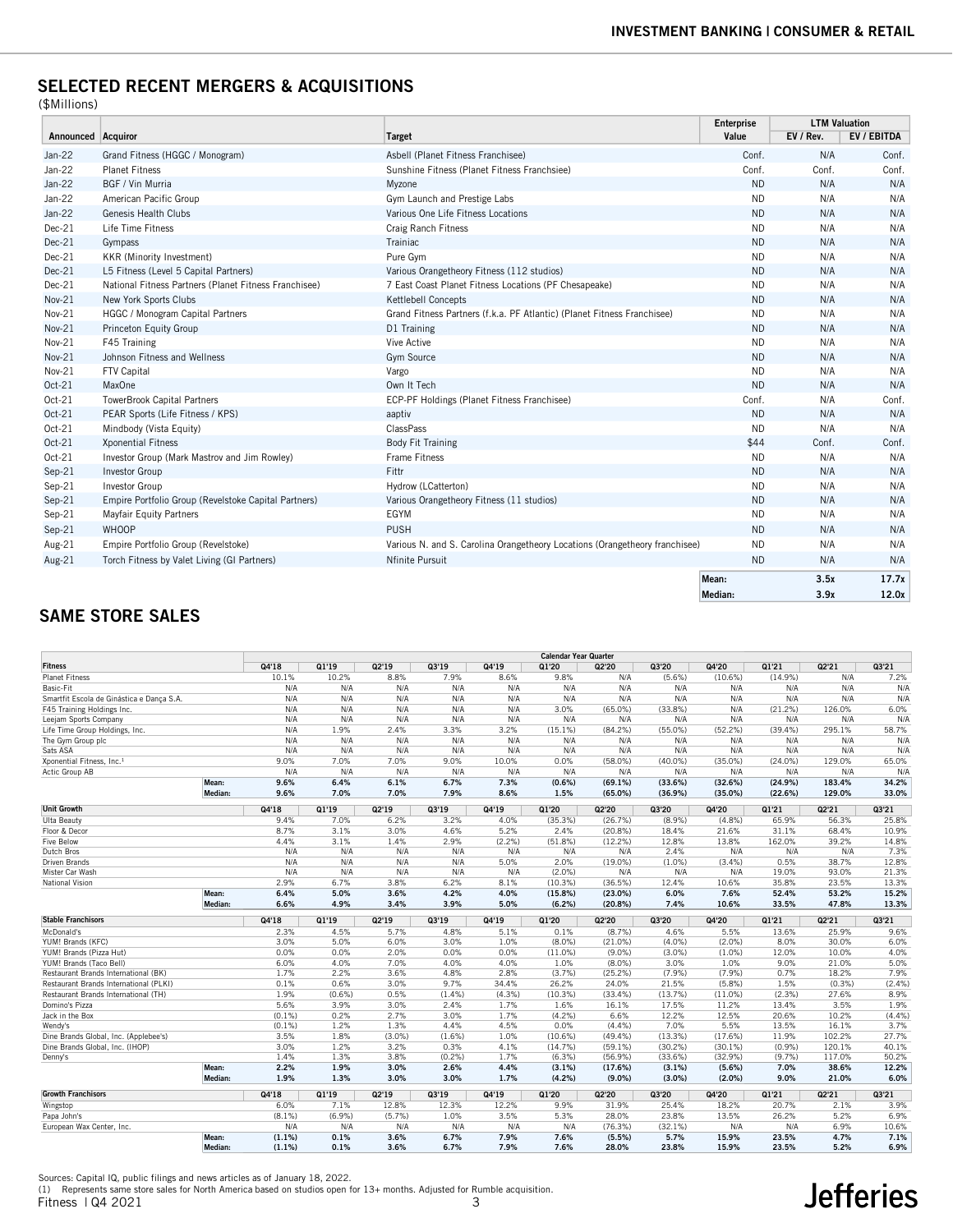## SELECTED DEBT CAPITAL MARKETS COMPARABLES

| (\$Millions) |  |
|--------------|--|
|--------------|--|

| \ + * * * * * * * * * * * * *                                         | Offer<br>At Issue<br>At Issue<br><b>Maturity</b> |               |                | Current |             |       |            | <b>Next Call</b> | <b>LTM</b>                     | LTM      |           | Leverage           |               |              |           |           |
|-----------------------------------------------------------------------|--------------------------------------------------|---------------|----------------|---------|-------------|-------|------------|------------------|--------------------------------|----------|-----------|--------------------|---------------|--------------|-----------|-----------|
| Issuer / Issue                                                        | Date                                             | Date          | Ratings        | Size    | Coupon      | Floor | Price      | Yield            | <b>Current Call</b><br>Premium | Date     | Premium   | Revenue            | <b>EBITDA</b> | Sec. $/ 1st$ | Total     | Adj.      |
|                                                                       |                                                  |               |                |         |             |       |            |                  |                                |          |           |                    |               |              |           |           |
| Fitness                                                               |                                                  |               |                |         |             |       |            |                  |                                |          |           |                    |               |              |           |           |
| <b>Bay Club</b>                                                       |                                                  |               |                |         |             |       |            |                  |                                |          | At Issue: | \$221              | \$72          | 6.5x         | 6.5x      | N/A       |
| (Private - KKR)                                                       |                                                  |               | <b>B3/B</b>    |         |             |       |            |                  |                                |          | Current:  | N/A                | N/A           | N/A          | N/A       | N/A       |
| Revolver                                                              | $Aug-18$                                         | Aug-23        | NR / NR        | \$50    | Grid        | N/A   | <b>DNT</b> | <b>DNT</b>       | N/A                            | N/A      | N/A       |                    |               |              |           |           |
| 1st Lien Term Loan (Cov-Lite)                                         | Aug-18                                           | Aug-25        | $B2/B+$        | \$525   | $L+375$ bps | N/A   | 96.750     | 4.715%           | None                           | N/A      | N/A       |                    |               |              |           |           |
| 2nd Lien Term Loan (Cov-Lite)                                         | Aug-18                                           | Aug-26        | Caa2 / CCC+    | \$190   | $L+775$ bps | N/A   | 94.500     | 9.278%           | None                           | N/A      | N/A       |                    |               |              |           |           |
| ClubCorp Holdings, Inc.                                               |                                                  |               |                |         |             |       |            |                  |                                |          | At Issue: | N/A                | N/A           | N/A          | N/A       | N/A       |
| (Private - Apollo)                                                    |                                                  |               | <b>B2/B</b>    |         |             |       |            |                  |                                |          | Current:  | N/A                | N/A           | N/A          | N/A       | N/A       |
| Revolver                                                              | Aug-17                                           | Aug-24        | NR / NR        | \$175   | Grid        | N/A   | DNT        | DNT              | N/A                            | N/A      | N/A       |                    |               |              |           |           |
| Term Loan (Cov-Lite)                                                  | Apr-18                                           | Sep-24        | $B1/B+$        | \$1,151 | $L+275$ bps | N/A   | 96.361     | 3.812%           | None                           | N/A      | N/A       |                    |               |              |           |           |
| Senior Notes                                                          | Aug-17                                           | Sep-25        | Caa1 / CCC+    | \$425   | 8.500%      | N/A   | 96.250     | 9.438%           | N/A                            | N/A      | N/A       |                    |               |              |           |           |
| Equinox                                                               |                                                  |               |                |         |             |       |            |                  |                                |          | At Issue: | \$1,100            | \$238         | 4.3x         | 5.1x      | 6.4x      |
| (Private - Related Companies, Silverlake, Leonard Green, L Catterton) |                                                  |               | Caa2 / CCC     |         |             |       |            |                  |                                |          | Current:  | N/A                | N/A           | N/A          | N/A       | N/A       |
| Revolver                                                              | Dec-21                                           | Mar-23        | NR / NR        | \$76    | Grid        | N/A   | DNT        | DNT              | N/A                            | N/A      | N/A       |                    |               |              |           |           |
| 1st Lien Term Loan                                                    | Dec-21                                           | Mar-24        | NR / CCC       | \$74    | N/A         | N/A   | DNT        | DNT              | None                           | N/A      | N/A       |                    |               |              |           |           |
| 1st Lien Term Loan (Cov-Lite)                                         | Mar-19                                           | Mar-24        | $B1/B+$        | \$1,021 | $L+300$ bps | N/A   | 96.167     | 4.111%           | None                           | N/A      | N/A       |                    |               |              |           |           |
| Incremental Term Loan B                                               | Jun-20                                           | Jun-24        | NR / NR        | \$150   | $L+900$ bps | 1.00% | 102.000    | 9.500%           | None                           | N/A      | N/A       |                    |               |              |           |           |
| 2nd Lien Term Loan (Cov-Lite)                                         | Feb-17                                           | Feb-25        | Caa1 / CCC+    | \$200   | $L+700$ bps | 1.00% | 88.913     | 10.772%          | None                           | N/A      | N/A       |                    |               |              |           |           |
| Excel Fitness (Planet Fitness Franchisee)                             |                                                  |               |                |         |             |       |            |                  |                                |          | At Issue: | \$130              | \$59          | 4.4x         | 4.4x      | 5.2x      |
| (Private - Altamont Capital Partners)                                 |                                                  |               | <b>R3/R</b>    |         |             |       |            |                  |                                |          | Current:  | N/A                | N/A           | N/A          | N/A       | N/A       |
| Revolver                                                              | $0ct-19$                                         | $Oct-24$      | NR / NR        | \$10    | N/A         | N/A   | DNT        | <b>DNT</b>       | N/A                            | N/A      | N/A       |                    |               |              |           |           |
| Term Loan (Cov-Lite)                                                  | $Oct-19$                                         | Oct-25        | <b>B3/B</b>    | \$260   | $L+525$ bps | 1.00% | 99.167     | 6.458%           | None                           | N/A      | N/A       |                    |               |              |           |           |
| Incremental Term Loan                                                 | Dec-20                                           | Oct-25        | <b>B3/B</b>    | \$15    | $L+850$ bps | 1.00% | <b>DNT</b> | DNT              | None                           | N/A      | N/A       |                    |               |              |           |           |
| <b>LA Fitness</b>                                                     |                                                  |               |                |         |             |       |            |                  |                                |          | At Issue: | \$2,045            | \$490         | 3.5x         | 5.0x      | 5.0x      |
| (Private - Seidler Equity Partners)                                   |                                                  |               | <b>B2/CCC+</b> |         |             |       |            |                  |                                |          | Current:  | N/A                | N/A           | N/A          | N/A       | N/A       |
| Revolver                                                              | Apr-18                                           | Apr-23        | NR / NR        | \$138   | Grid        | N/A   | DNT        | DNT              | N/A                            | N/A      | N/A       |                    |               |              |           |           |
| Term Loan A                                                           | Apr-18                                           | Apr-23        | NR / CCC+      | \$925   | $L+350$ bps | N/A   | 93.389     | 5.305%           | None                           | N/A      | N/A       |                    |               |              |           |           |
| Term Loan B (Cov-Lite)                                                | Apr-18                                           | Apr-25        | $B1 / CCC+$    | \$675   | $L+325$ bps | N/A   | 93.838     | 4.943%           | None                           | N/A      | N/A       |                    |               |              |           |           |
| Life Time Inc.                                                        |                                                  |               |                |         |             |       |            |                  |                                |          | At Issue: | \$1,159            | \$20          | N/A          | N/A       | N/A       |
| (Public - NYSE:LTH)                                                   |                                                  |               | <b>B3/CCC+</b> |         |             |       |            |                  |                                |          | Current:  | \$1,159            | \$20          | N/A          | N/A       | N/A       |
| Revolver                                                              | $Jun-15$                                         | Dec-26        | B3/B           | \$475   | Grid        | N/A   | DNT        | <b>DNT</b>       | N/A                            | N/A      | N/A       |                    |               |              |           |           |
| Term Loan B (Cov-Lite)                                                | Mar-18                                           | Dec-24        | $B3/B-$        | \$280   | $L+475$ bps | 1.00% | 100.107    | 5.723%           | 101.000                        | $Jul-22$ | 100.000   |                    |               |              |           |           |
| Senior Secured Notes                                                  | $Jan-21$                                         | Jan-26        | B3 / B-        | \$925   | 5.750%      | N/A   | 102.862    | 5.187%           | MW                             | Jan-23   | 102.875   |                    |               |              |           |           |
| Senior Notes                                                          | $Jan-21$                                         | Apr-26        | Caa3 / CCC     | \$475   | 8.000%      | N/A   | 104.052    | 7.140%           | <b>MW</b>                      | Feb-23   | 104.000   |                    |               |              |           |           |
|                                                                       |                                                  |               |                |         |             |       |            |                  |                                |          |           |                    |               |              |           |           |
| PF Growth Partners (Planet Fitness Franchisee)                        |                                                  |               |                |         |             |       |            |                  |                                |          | At Issue: | \$116              | \$43          | 4.0x         | 4.0x      | N/A       |
| (Private - Alaris, Exeter Street Capital and the Brick Family)        |                                                  |               | NR / NR        |         |             |       |            |                  |                                |          | Current:  | N/A                | N/A           | N/A          | N/A       | N/A       |
| Revolver                                                              | $Jul-19$                                         | $Jul-25$      | NR / NR        | \$5     | Grid        | N/A   | DNT        | DNT              | N/A                            | N/A      | N/A       |                    |               |              |           |           |
| 1st Lien Term Loan                                                    | $Jul-19$                                         | $Jul-25$      | NR / NR        | \$200   | $L+500$ bps | N/A   | 97.500     | 5.727%           | None                           | N/A      | N/A       |                    |               |              |           |           |
| Planet Fitness, Inc.                                                  |                                                  |               |                |         |             |       |            |                  |                                |          | At Issue: | \$472              | \$199         | 6.0x         | 6.0x      | 6.2x      |
| (Public - NYSE:PLNT)                                                  |                                                  |               | <b>BB-/B1</b>  |         |             |       |            |                  |                                |          | Current:  | \$482              | \$209         | 8.4x         | 8.4x      | 8.3x      |
| Revolver / Variable Funding Notes                                     | Aug-18                                           | Sep-23        | NA / BBB-      | \$75    | Grid        | N/A   | DNT        | DNT              | N/A                            | N/A      | N/A       |                    |               |              |           |           |
| 2018 Class A-2-I Notes                                                | Aug-18                                           | Sep-22        | NA / BBB       | \$575   | 4.262%      | N/A   | 100.063    | 4.246%           | None                           | N/A      | N/A       |                    |               |              |           |           |
| 2018 Class A-2-II Notes                                               | Aug-18                                           | Sep-25        | NA / BBB-      | \$625   | 4.666%      | N/A   | 100.961    | 4.426%           | None                           | N/A      | N/A       |                    |               |              |           |           |
| 2019 Class A-2 Notes                                                  | $Dec-19$                                         | Dec-49        | NA / BBB       | \$550   | 3.858%      | N/A   | 100.770    | 3.666%           | None                           | N/A      | N/A       |                    |               |              |           |           |
|                                                                       |                                                  |               |                |         |             |       |            |                  |                                |          |           | <b>NM</b>          | <b>NM</b>     | <b>NM</b>    | <b>NM</b> |           |
| <b>PLNTF Holdings</b>                                                 |                                                  |               | NR / NR        |         |             |       |            |                  |                                |          | At Issue: | N/A                |               |              | N/A       | NM<br>N/A |
| (Private - Atlantic Street Capital)                                   |                                                  |               |                |         |             |       |            |                  |                                |          | Current:  |                    | N/A           | N/A          |           |           |
| Term Loan                                                             | Feb-21                                           | Feb-26        | NR / NR        | \$305   | $L+800$ bps | 1.00% | 100.000    | 9.000%           | 102.000                        | Mar-22   | 101.000   |                    |               |              |           |           |
| Pure Gvm                                                              |                                                  |               |                |         |             |       |            |                  |                                |          | At Issue: | £228               | £95           | 4.5x         | 4.6x      | N/A       |
| (Private - Leonard Green, KKR)                                        |                                                  |               | <b>BB-/B1</b>  |         |             |       |            |                  |                                |          | Current:  | N/A                | N/A           | N/A          | N/A       | N/A       |
| Revolver                                                              | Jan-18                                           | Feb-25        | NR / NR        | £60     | Grid        | N/A   | <b>DNT</b> | DNT              | N/A                            | N/A      | N/A       |                    |               |              |           |           |
| Senior Secured Notes                                                  | Mar-21                                           | Feb-25        | B3 / B-        | £490    | 5.500%      | N/A   | 102.000    | 5.000%           | 102.750                        | Jan-23   | 101.375   |                    |               |              |           |           |
| Senior Notes                                                          | $Jan-18$                                         | Feb-25        | <b>B3/B</b>    | £430    | 6.375%      | N/A   | 101.020    | 6.120%           | 103.188                        | Feb-22   | 101.594   |                    |               |              |           |           |
| United PF Holdings (Planet Fitness Franchisee)                        |                                                  |               |                |         |             |       |            |                  |                                |          | At Issue: | \$269              | \$118         | 5.5x         | 6.4x      | 6.4x      |
| (Private - American Securities)                                       |                                                  |               | Caa1 / CCC+    |         |             |       |            |                  |                                |          | Current:  | N/A                | N/A           | N/A          | N/A       | N/A       |
| Revolver                                                              | Feb-20                                           | Feb-25        | NR / NR        | \$40    | Grid        | N/A   | DNT        | DNT              | N/A                            | N/A      | N/A       |                    |               |              |           |           |
| 1st Lien Term Loan (Cov-Lite)                                         | Feb-20                                           | Feb-27        | <b>B1/B</b>    | \$590   | $L+400$ bps | N/A   | 97.594     | 4.754%           | None                           | N/A      | N/A       |                    |               |              |           |           |
| Incremental 1st Lien Term Loan (Cov-Lite)                             | <b>Jun-20</b>                                    | Dec-26        | <b>B3/CCC+</b> | \$100   | $L+850$ bps | 1.00% | 99.750     | 9.563%           | None                           | N/A      | N/A       |                    |               |              |           |           |
| 2nd Lien Term Loan (Cov-Lite)                                         | Feb-20                                           | Feb-28        | Caa1 / CCC+    | \$116   | N/A         | N/A   | N/A        | N/A              | N/A                            | N/A      | N/A       | (Privately placed) |               |              |           |           |
|                                                                       |                                                  |               |                |         |             |       |            |                  |                                |          |           |                    |               |              |           |           |
| <b>Wahoo Fitness</b>                                                  |                                                  |               |                |         |             |       |            |                  |                                |          | At Issue: | \$326              | \$79          | 2.9x         | 2.9x      | N/A       |
| (Private - Rhone Group)                                               |                                                  |               | B2 / B2        |         |             |       |            |                  |                                |          | Current:  | N/A                | N/A           | N/A          | N/A       | N/A       |
| Revolver                                                              | $Jul-21$                                         | Jul-26        | NR / NR        | \$30    | Grid        | N/A   | DNT        | <b>DNT</b>       | N/A                            | N/A      | N/A       |                    |               |              |           |           |
| Term Loan B                                                           | $Jul-21$                                         | <b>Jul-28</b> | $B2/B+$        | \$225   | $L+525$ bps | 0.50% | 98.875     | 6.031%           | 101.000                        | Feb-22   | 100.000   |                    |               |              |           |           |
| <b>Xponential Fitness</b>                                             |                                                  |               |                |         |             |       |            |                  |                                |          | At Issue: | N/A                | N/A           | N/A          | N/A       | N/A       |
| (Public - NYSE:XPOF)                                                  |                                                  |               | NR / NR        |         |             |       |            |                  |                                |          | Current:  | \$133              | \$22          | 4.1x         | 4.3x      | 4.7x      |
| Revolver                                                              | $Feb-20$                                         | Feb-25        | NR / NR        | \$10    | Grid        | N/A   | <b>DNT</b> | DNT              | N/A                            | N/A      | N/A       |                    |               |              |           |           |
| Term Loan                                                             | Apr-21                                           | Feb-25        | NR / NR        | \$70    | $L+650$ bps | N/A   | DNT        | DNT              | None                           | N/A      | N/A       |                    |               |              |           |           |



Fitness | Q4 2021 4 Sources: Capital IQ, LCD News, public filings and Markit Loans as of January 18, 2022.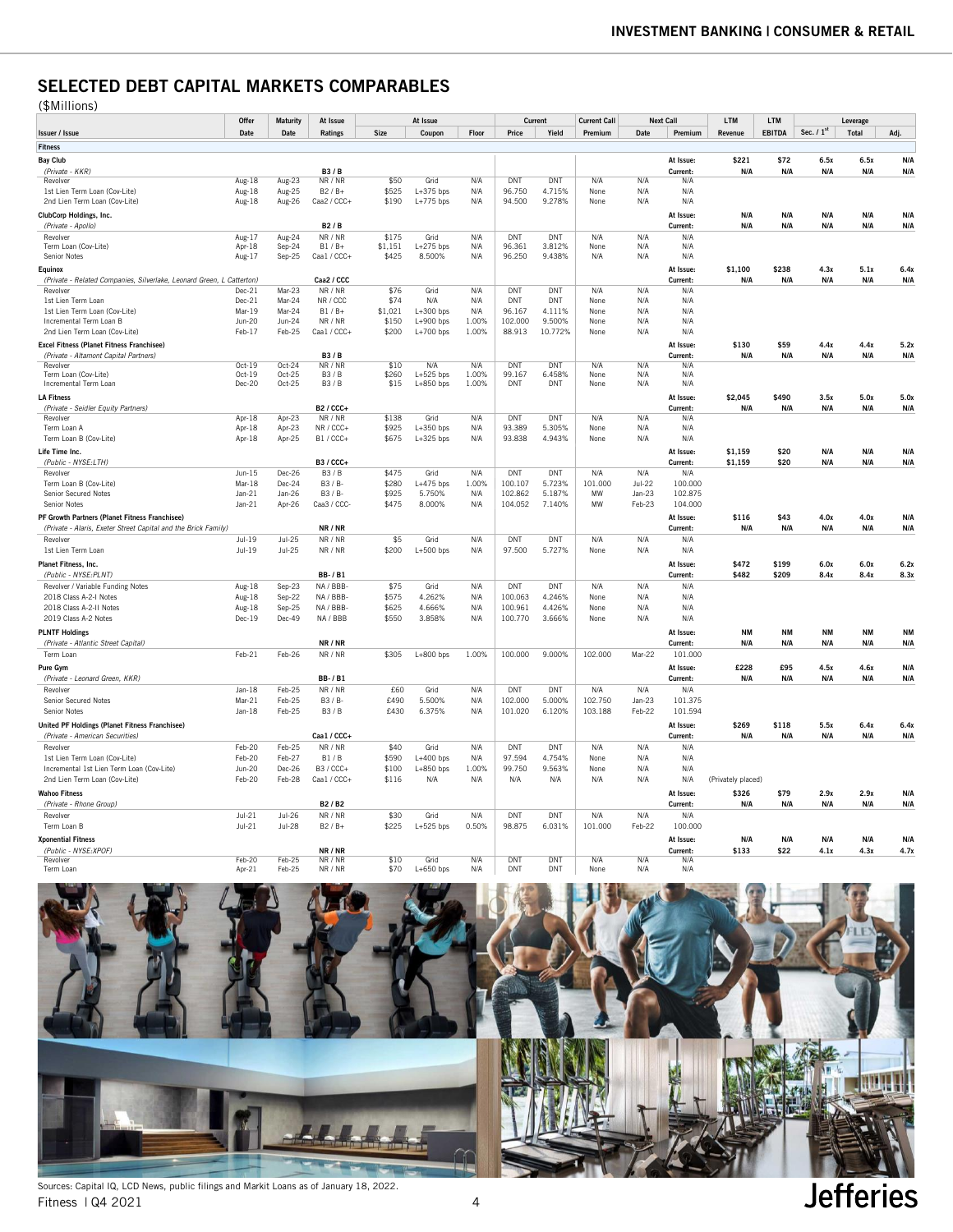#### STATE OF THE CONSUMER

- U.S. retail sales rose 8.5% year-over-year during this year's holiday shopping season and rose 10.7% compared to 2019, according to a report by Mastercard Inc
	- ─ U.S. ecommerce sales jumped 11% year-over-year and 61.4% compared to 2019, yet again underscoring COVID's role in transforming customers' online shopping habits
- The University of Michigan's gauge of consumer sentiment rebounded in December to 70.6 from a final November reading of 67.4, but remains well below levels in December 2020, when the index read 80.7
	- ─ Inflation continues to be consumers' primary concern about the economy, an attitude reinforced by November inflation data showing consumer prices increased 6.8% over the prior year, the highest in nearly 40 years
- U.S. home prices climbed 18.4% year-over-year in October, a slight deceleration from the year prior with demand driven by low mortgage rates and a limited supply of homes on the market
- The Federal Reserve discussed raising interest rates sooner than expected and to begin reducing its overall asset holdings as a second brake on the economy, citing a "very tight" job market and unabated inflation
	- ─ Minutes from the December Fed meeting pointed to looming global supply chain issues well through 2022 and a possible rate increase in March 2022 which would be the first rate increase since late 2018
- Global oil prices continue to rebound toward pre-pandemic levels, rising by between 50% and 60% in 2021 as a result of increasing COVID-19 vaccination rates, loosening pandemic-related restrictions and a growing economy combined with deep production cuts by OPEC+ for most of 2021

U.S. Retail Sales<sup>(1)</sup> Month-over-Month % Change



(1) Reflects seasonally adjusted retail and food services sales excluding motor vehicle and parts sales.

(2) Reflects average hourly earnings of all employees, total private, seasonally adjusted.

## **Jefferies**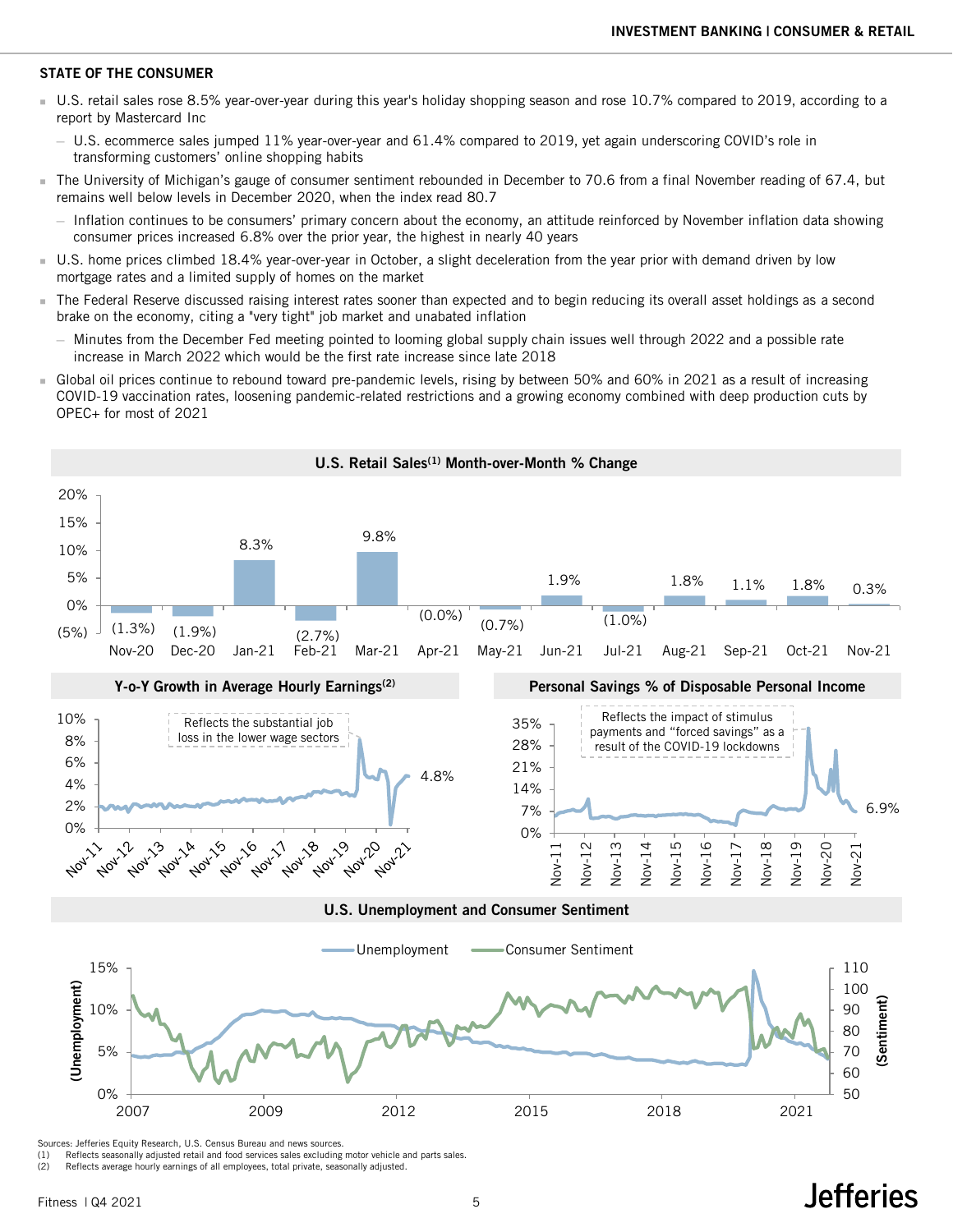## JEFFERIES' FITNESS INVESTMENT BANKING TEAM

#### Industry Coverage Team



Steven Tricarico Managing Director U.S. Joint Head of Retail IB +1 (704) 943-7420 stricarico@jefferies.com



Chris Vossen Managing Director Consumer Services IB +1 (704) 943-7427 cvossen@jefferies.com





Nick Barnes Managing Director Mergers & Acquisitions +1 (646) 805-5404

Ryan Mash Managing Director Mergers & Acquisitions +1 (212) 778-8021 rmash@jefferies.com



nbarnes@jefferies.com

Drew Weisman Managing Director Leveraged Finance +1 (212) 284-2275 aweisman@jefferies.com

## Product Partners



Mike Bauer Managing Director Equity Capital Markets +1 (212) 323-7663 mbauer@jefferies.com



Ed Mielke Managing Director Mergers & Acquisitions +1 (212) 284-4612 emielke@jefferies.com

**Jefferies** 

## SELECTED RECENT JEFFERIES' FITNESS TRANSACTIONS

| January 2022                                                                     | October 2021                                                                      | <b>July 2021</b>                                        | May 2021                                                                        | March 2021                                                                                                   |
|----------------------------------------------------------------------------------|-----------------------------------------------------------------------------------|---------------------------------------------------------|---------------------------------------------------------------------------------|--------------------------------------------------------------------------------------------------------------|
|                                                                                  | <b>XPONENTIAL</b>                                                                 | XPONENTIAL                                              | ane                                                                             | <b>PLNTF Holdings</b>                                                                                        |
| \$800,000,000                                                                    | \$44,000,000                                                                      | \$130,848,000                                           | Undisclosed                                                                     | \$305,000,000                                                                                                |
| Acquisition of<br>Sunshine Fitness Growth Holdings LLC<br>Sole Financial Advisor | Acquisition of<br><b>Body Fit Training</b><br>Sole Financial Advisor              | Initial Public Offering<br>Active Bookrunner            | Investment in<br><b>iFIT Health and Fitness</b><br>Sole Financial Advisor       | Credit Facility<br>Sole Lead Arranger                                                                        |
| January 2021                                                                     | January 2021                                                                      | January 2021                                            | November 2020                                                                   | February 2020                                                                                                |
| I IFF T<br><b>HEALTHY WAY OF LIFE</b>                                            | FFI<br>HEALTHY WAY OF LIFE                                                        | HEALTHY WAY OF LIFE                                     | <b>PUREGYM</b>                                                                  |                                                                                                              |
|                                                                                  |                                                                                   |                                                         | €445,000,000                                                                    | unitedpf                                                                                                     |
| \$475,000,000<br>Senior Notes Offering<br>Joint Bookrunner                       | \$925,000,000<br>Senior Secured Notes Offering<br>Joint Bookrunner                | \$850,000,000<br>Credit Facility<br>Joint Lead Arranger | Senior Secured Notes<br>Joint Global Coordinator &<br>Joint Physical Bookrunner | \$746,000,000<br>Credit Facility to Finance Acquisition by<br>American Securities LLC<br>Joint Lead Arranger |
| January 2020                                                                     | October 2019                                                                      | June 2019                                               | June 2019                                                                       | March 2019                                                                                                   |
| <b>AMERICAN SECURITIES</b>                                                       | <b>EXCELFITNESS</b><br>A portfolio company of<br><b>Altamont Capital Partners</b> | unitedpfpartners                                        | <b>FINANCIAL</b>                                                                | ISG<br>CONSUMER                                                                                              |
| <b>Undisclosed</b>                                                               | \$270,000,000                                                                     | \$670,000,000                                           | \$115,000,000                                                                   | <b>Undisclosed</b>                                                                                           |
| Investment in<br><b>United PF</b><br>Sole Financial Advisor                      | Credit Facility<br>Joint Lead Arranger                                            | Credit Facility<br>Joint Lead Arranger                  | Credit Facility<br>Joint Lead Arranger                                          | Acquisition of<br><b>CorePower Yoga</b><br>Joint Financial Advisor                                           |
| February 2019                                                                    | September 2018                                                                    | March 2018                                              | January 2018                                                                    | January 2018                                                                                                 |
| A portfolio company of<br><b>LNK Partners</b>                                    |                                                                                   | THE HEALTHY WAY OF LIFE COMPANY                         | <b>FINANCIAI</b>                                                                | <b>• PUREGYM</b>                                                                                             |
| Undisclosed                                                                      | \$765,000,000                                                                     | \$200,000,000                                           | \$400,000,000                                                                   | £360,000,000                                                                                                 |
| Sale to<br><b>Roark Capital Partners</b><br>Joint Financial Advisor              | Credit Facility to Finance Acquisition by<br><b>KKR</b><br>Joint Lead Arranger    | Credit Facility<br>Joint Lead Arranger                  | Credit Facility to Finance Acquisition by<br>Thoma Bravo<br>Joint Lead Arranger | Senior Secured Notes Offering<br>Joint Bookrunner                                                            |